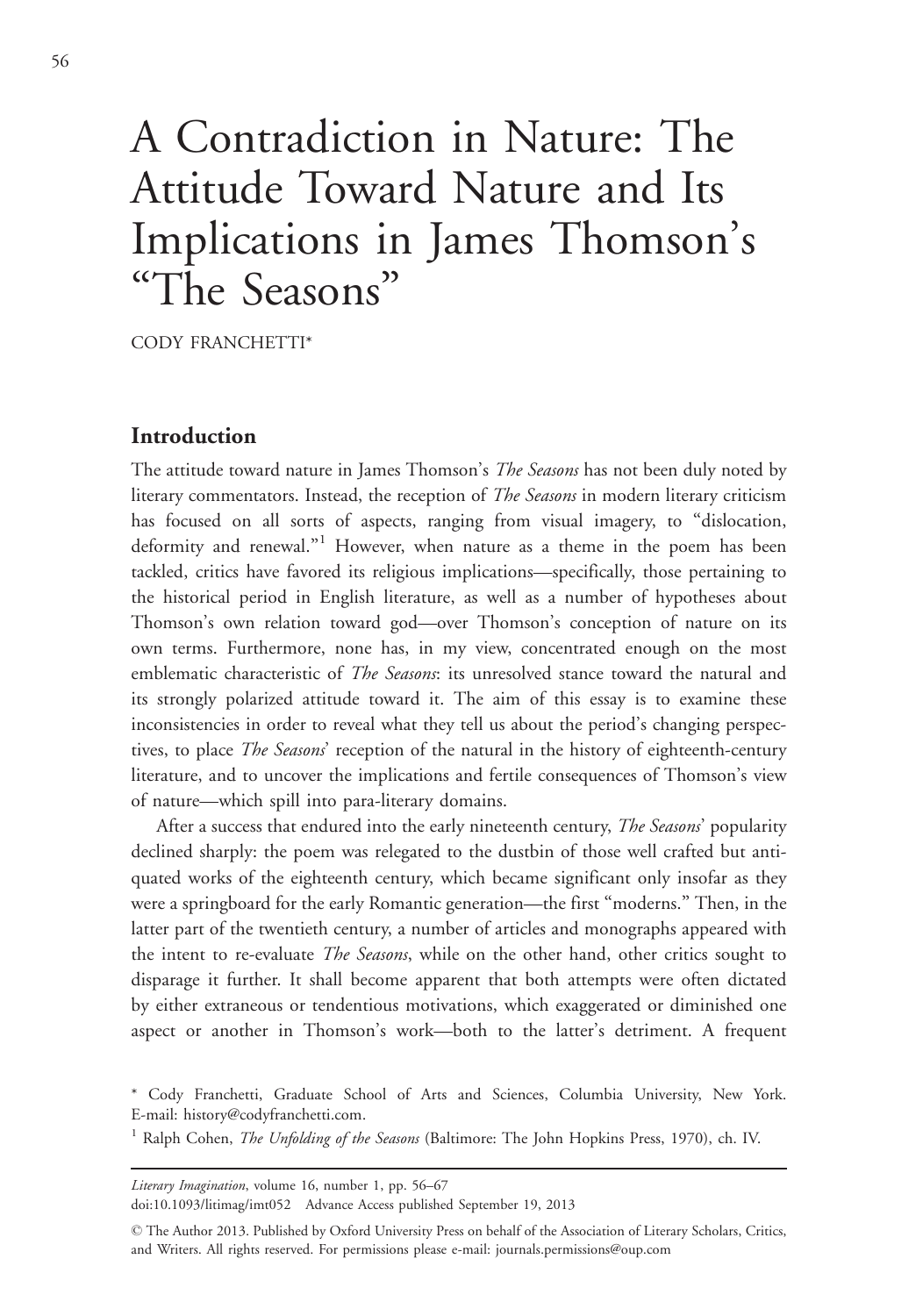criticism levied against Thomson was his heterogeneous treatment of many themes in his poem: Reuben Brower, for example, has faulted Thomson for lacking a "unifying vision active in separate descriptions."<sup>2</sup> But in response to Brewer it is appropriate to point out that if the differing perspectives that Thomson manifests may be a formal problem from the literary point of view, they remain a most interesting feature that ought to be evaluated beyond the preoccupations of a uniform poetic vision: they are the result of the eighteenth century's multifarious currents and therefore not necessarily imputable as a flaw in Thomson's poetry, and, more importantly, Thomson's contradictions turn out to have had fertile consequences. Consequently, Thomson's supporters have also missed the mark by not confronting the crucial role of nature in his poem in its purely literary, historical locus.

#### Society: Man's Accomplishment and Man's Demise

I shall mainly concentrate on Autumn, for it is in Autumn that we find the most compelling passages with contrasting stances that reveal Thomson's fluctuating attitude toward nature. Fall also seems to be the season that Thomson envisions as being a sort of fulfillment of the year's cycle: "... autumnal months thus transmit / Those full, mature, immeasurable stores / That waving round, recall my wand'ring song."3 These lines are preceded by a brief allusion to each of the other seasons' characteristic, none of which is altogether favorable: "Pensive Winter" (143), "gaudy Spring" (146), "Summer ... an arid waste" (147), evince that probably Thomson found autumn to be the most congruous season, which is interesting considering that he originally published Winter in 1726 as a standalone poem, without the intention of writing about other seasons until Winter's resounding success induced him to keep writing a season a year until in 1730 The Seasons appeared.

Before we look at Thomson's inconsistent attitude toward nature, which I think reveals with greatest clarity the aporia in *The Seasons*' poetic ethos—and therefore *both* the work's greatest merits and defects—I should first like to point out an interesting oxymoron, which occurs at the beginning of Autumn, when Thomson extols industry.

These are thy blessings INDUSTRY! Rough pow'r! Whom labour still attends, and sweat, and pain; Yet the kind source of ev'ry gentle art, And all the soft civility of life

(III. 43–46)

Rude labor is a civilizing process: it begets sophistication. One may retort that Thomson's view is counter-intuitive, since it is often indolence that induces man to occupy himself with "ev'ry gentle art," but Thomson sees the latter as a direct result of toil—and rough toil at that! Thomson is praising work's virtues, with an eminently common-sense British attitude: industry is viewed as a tonic for "savage" profligacy,

<sup>2</sup> Quoted in ibid., 1.

 $3$  (III. 148–50).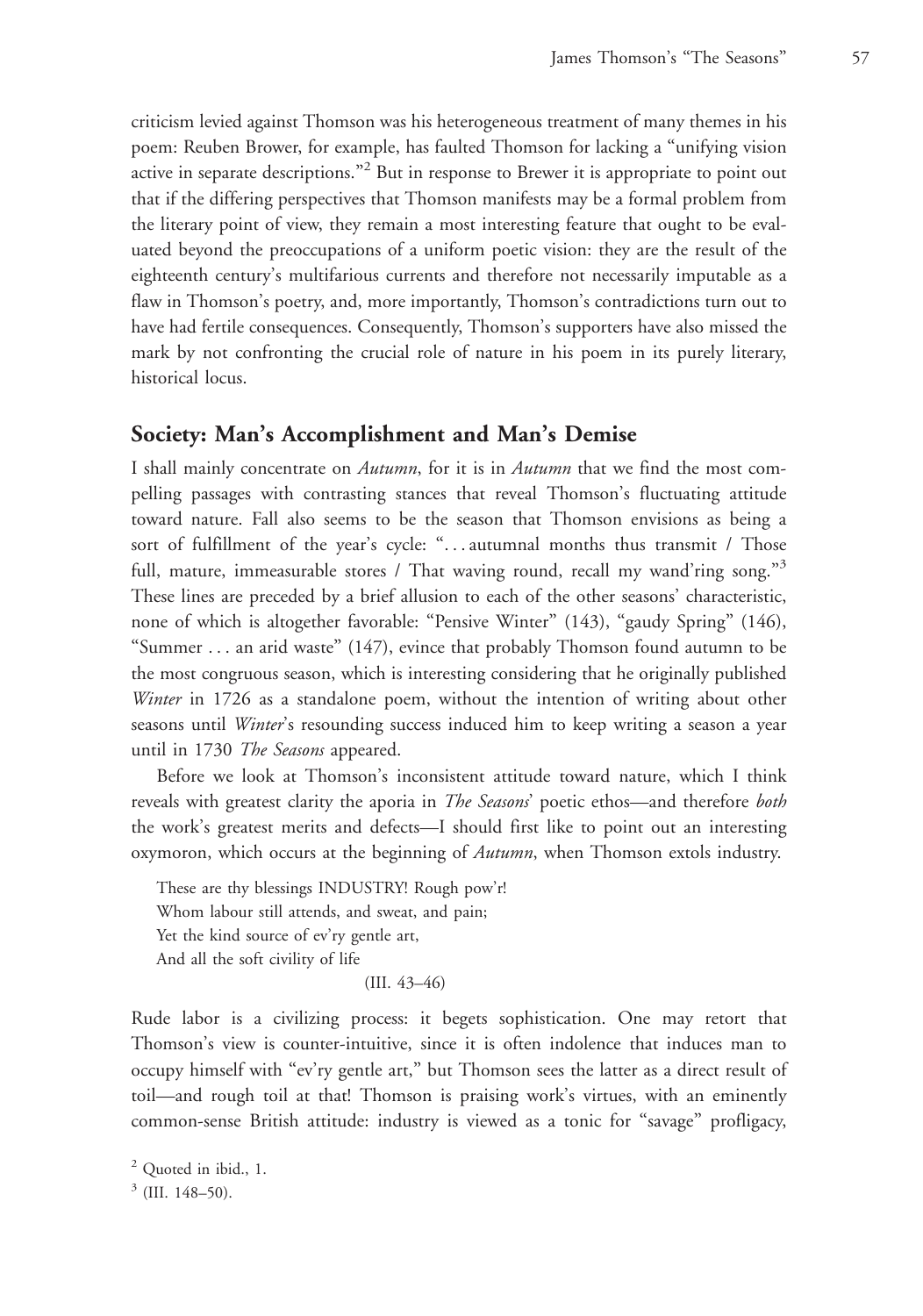and yet, "rough pow'r" is "the kind source of "ev'ry gentle art." In other words, according to Thomson brutality begets gentility. The contradiction is increased in the following passage, where Thomson traces the human past from a savage, slothful, barbarian age, which through industry leads to the development of modern, social institutions, which "rous'd him [man] from his miserable sloth" (73). But Thomson goes further to add that industry not only is a civilizing force but also what drove the invention of science:

The life-refining soul of decent wit: Nor stopped at barren bare necessity; But still advancing bolder, led him on To pomp, to pleasure, elegance and grace; And breathing high ambition through his soul, Set science, wisdom, glory, in his view, And bade him be the Lord of all below. (III. 89–95)

This view is in direct contrast to Classical poetry. In Ovid's Metamorphoses, work was associated with the "iron age," an age of grief and grueling exertion in a declassed world. The opposite is true of *The Seasons*, where Thomson is clearly a child of the Enlightenment inasmuch as he believes in the increasing perfection of society and in the telos of progress. Thomson's poem is also clearly anchored in the ethics of English Augustan poetry, which continually questioned whether the individual or society was paramount.

However, as we have seen in the preceding two excerpts, there is a troubling negative implication: the boon of the modern age has been wrought out of rude, exhausting work. John Barrell has commented on this double standard:

On the one hand, the history of society has been one of decline, from an age of innocence to a period of luxury and strife; on the other, society has progressed, by the development of political and judicial institutions, of the mechanic and polite arts—and particularly in Britain—to a point of perfection.<sup>4</sup>

Thus, Thomson's attitude is equivocal also toward civility (the "polite arts"). In Winter, as he describes how an evening is spent indoors, in turn by philosophers, peasants, and townspeople, Thomson exhibits contempt for the personages which populate high society:

The glitt'ring court effuses ev'ry pomp; The circle deepens: beam'd from gaudy robes, Tapers, and sparkling gems, and radiant eyes, A soft effulgence o'er the palace waves: While, a gay insect in his summer shine, The fop, light-flutt'ring, spreads his mealy wings. (IV. 640–45)

<sup>4</sup> John Barrell, *English Literature in History: An Equal, Wide Survey* (New York: St. Martin's Press, 1983), 54.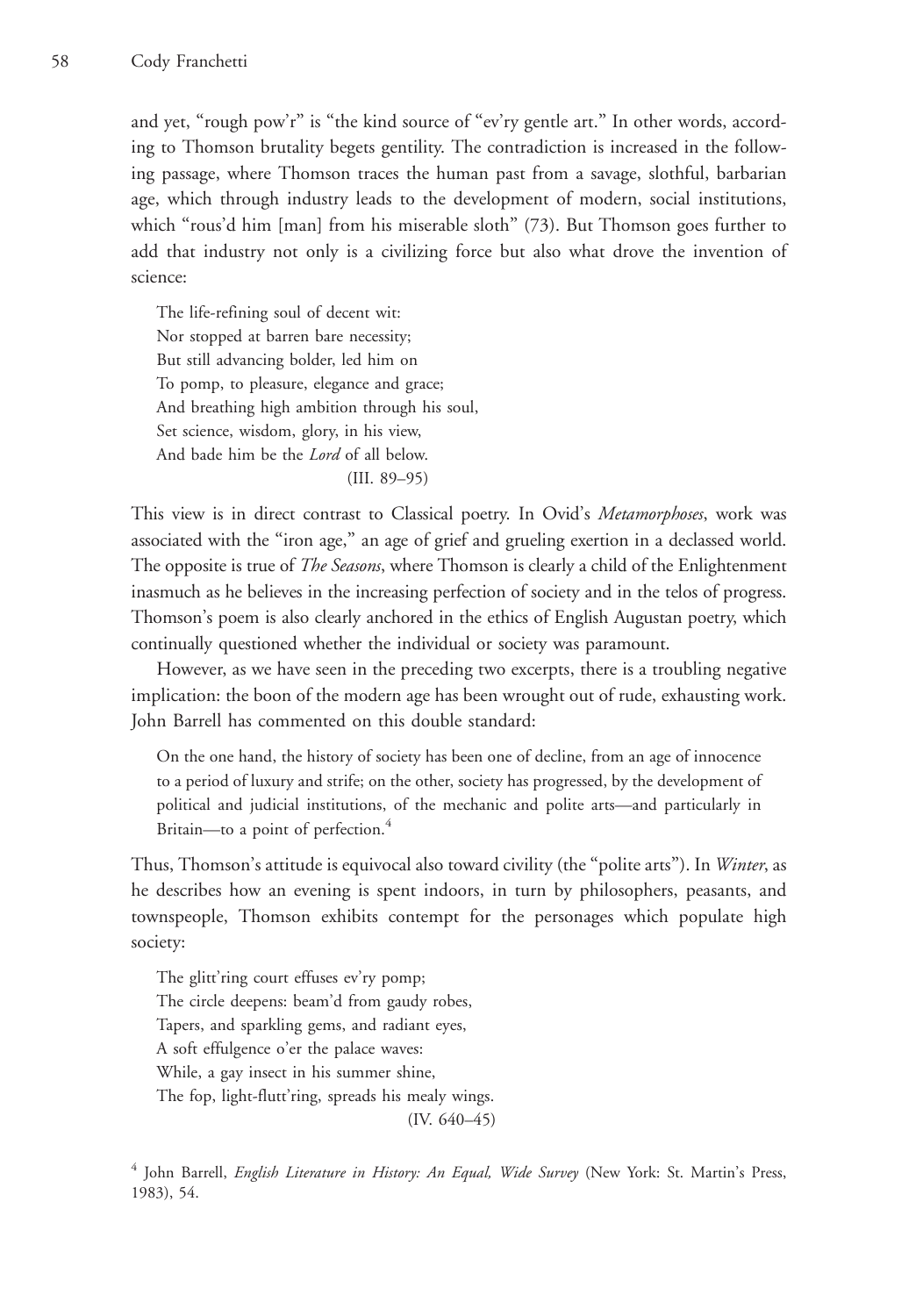Barrell's point is a good one but he disregards Thomson's more important contradiction—his relationship to nature—which, we shall see, is even more inconsistent—and absorbing. However, this conflict has not gone unnoticed by all critics: Patricia Spacks speaks of "Thomson's pattern of contrasts and of kinships between the human and natural world."<sup>5</sup> Spacks's book concentrates mostly on *The Seasons*' relationship between vision and meaning; and her chapters on Thomson are a re-evaluation of his poetic despite its "amalgam of different points of view has justified attacks on the The Seasons for its lack of intellectual unity." <sup>6</sup> But this "lack of poetical unity" is a significant contrasting poetical ethos: Thomson's inconsistencies evince a *poiesis* that oscillates between the Enlightenment and proto-Romanticism. Let us thus look at the theme of nature in *The Seasons* and the poet's relationship to it—what is probably the most conspicuous subject of the poem.

## The Lure of Nature

The first half of the eighteenth century saw literary circles of every nation embattled in endless debates about nature's role in poetical invention. In Britain, Addison had declared nature to be of higher import and consequence than art, but he also stated that the latter could attain perfection by finding its inspiration in nature:

there is something more bold and masterly in the rough, careless strokes of Nature, than in the nice touches and embellishments of art. ... For this reason we always find the poet in love with a country life, where Nature appears in the greatest perfection, and furnishes out all those scenes that are most apt to delight the imagination.<sup>7</sup>

Indeed, even Thomson thought so: "I know no subject more elevating, more amusing, more ready to awake poetical enthusiasm, the philosophical reflection, and the moral sentiment, than the works of Nature."<sup>8</sup>

The Seasons displays a fascinating inconsistency toward the natural. At times the poem goes well beyond the edifying views of nature advocated by Addison or Thomson himself; the depiction of nature in *The Seasons* far exceeds the elevating, mannered standards of his time. On the other hand, Thomson's description of nature is at times stilted and prey to commonplace, eighteenth-century preciosity.

Autumn best displays this inconsistency, because the clashing passages are in closest proximity. An unusual and overwhelming description of natural phenomena appears early in *Autumn*. In the following verses, the sheer awe that nature generates is striking.

At first the groves are scarcely seen to stir Their trembling tops; and a still murmur runs

<sup>&</sup>lt;sup>5</sup> Patricia Meyer Spacks, The Poetry of Vision (Cambridge: Harvard University Press, 1967), 4.  $<sup>6</sup>$  Ibid., 35.</sup>

 $7$  Quoted in Spacks, *The Poetry*, 13.

 $8$  Thomson's preface to *Winter* (1726), when it was first published as a single poem; also quoted in Spacks, The Poetry, 13.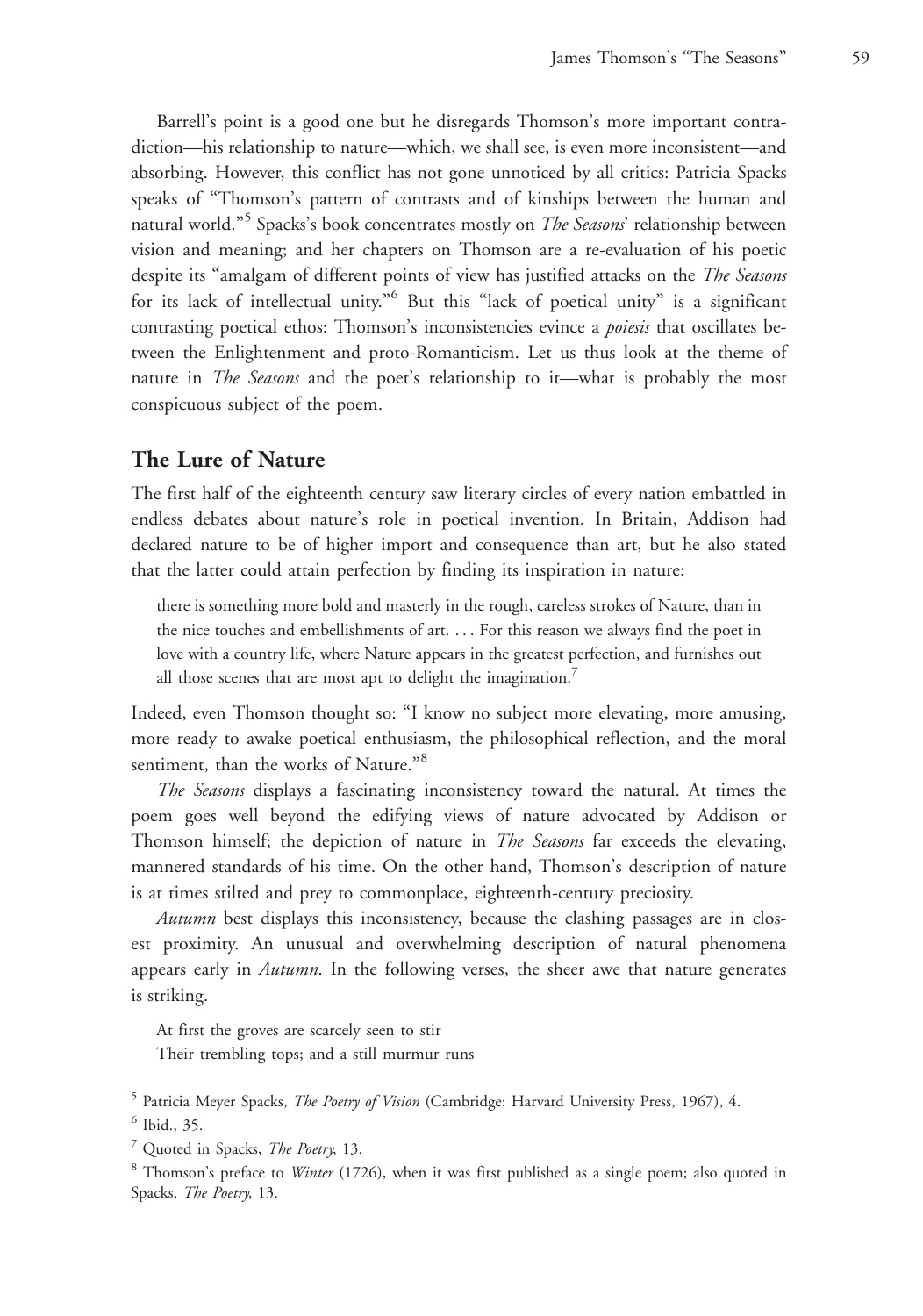Along the soft-inclining fields of corn. But as the aerial tempest fuller swells, And in one mighty stream, invisible, Immense, the whole excited atmosphere, Impetuous rushes o'er the sounding world; Stain'd to the root, the stooping forest pours A rustling show'r of yet untimely leaves. High-beat, the circling mountains eddy in, From the bare wild, the dissipated storm, And send it in a torrent down the vale. Expos'd, and naked, to its utmost rage, The billowy plain floats wide; nor can evade, Tho' pliant to the blast, its seizing force; Or whirl'd in air, or into vacant chaff Shook waste. And sometimes too a burst of rain, Swept from the black horizon, broad, descends In one continuous flood. ... (III. 313–32)

This portentous illustration is introduced by a powerful synesthesia, one of the very few in the entire poem ("a still murmur runs / Along the soft-inclining fields of corn"). This kind of metaphoric construction is referred to as a "complex synesthesia," since three sensorial domains—touch, hearing, sight—are both engaged simultaneously *and* equalized, as the different senses involved are made almost indistinguishable.

What follows—the rapture over the immensity of nature, the enchantment of the sights, and the unruly impetuosity of natural phenomena—evinces a sensibility that is foreign to the improving descriptions commonly found in less inspired depictions of nature of the period. The passage is a perfect example of what Patricia Spacks called "a poetry of sensitivity," <sup>9</sup> which is an aspect of the Romantic spirit. She is therefore quite right in pointing out that:

It would be a mistake to assume that poetry waited upon criticism before becoming, in fact, "expressive." When one examines the poetry of the eighteenth century, after its opening decades, that poetry which Coleridge, on the whole, patronized or actively scorned, it seems surprising that the view Coleridge articulated had to wait so long to find statement: it is implied by a good deal of the verse written between 1726 and 1800, which manipulates imagery in elaborate ways to express emotion to stimulate "associated thoughts" or to sum up and emblemize multiplicity or to convey the "spirit" of its author.<sup>10</sup>

In other words, the Romantics merely *formalized* what was already in the "poetic atmosphere" well before them. In fact, in the passage above Thomson foreshadows a Wordsworthian sensitivity to nature's elemental attraction.

<sup>9</sup> Spacks, *The Poetry*, 4.

<sup>10</sup> Ibid., 10–11.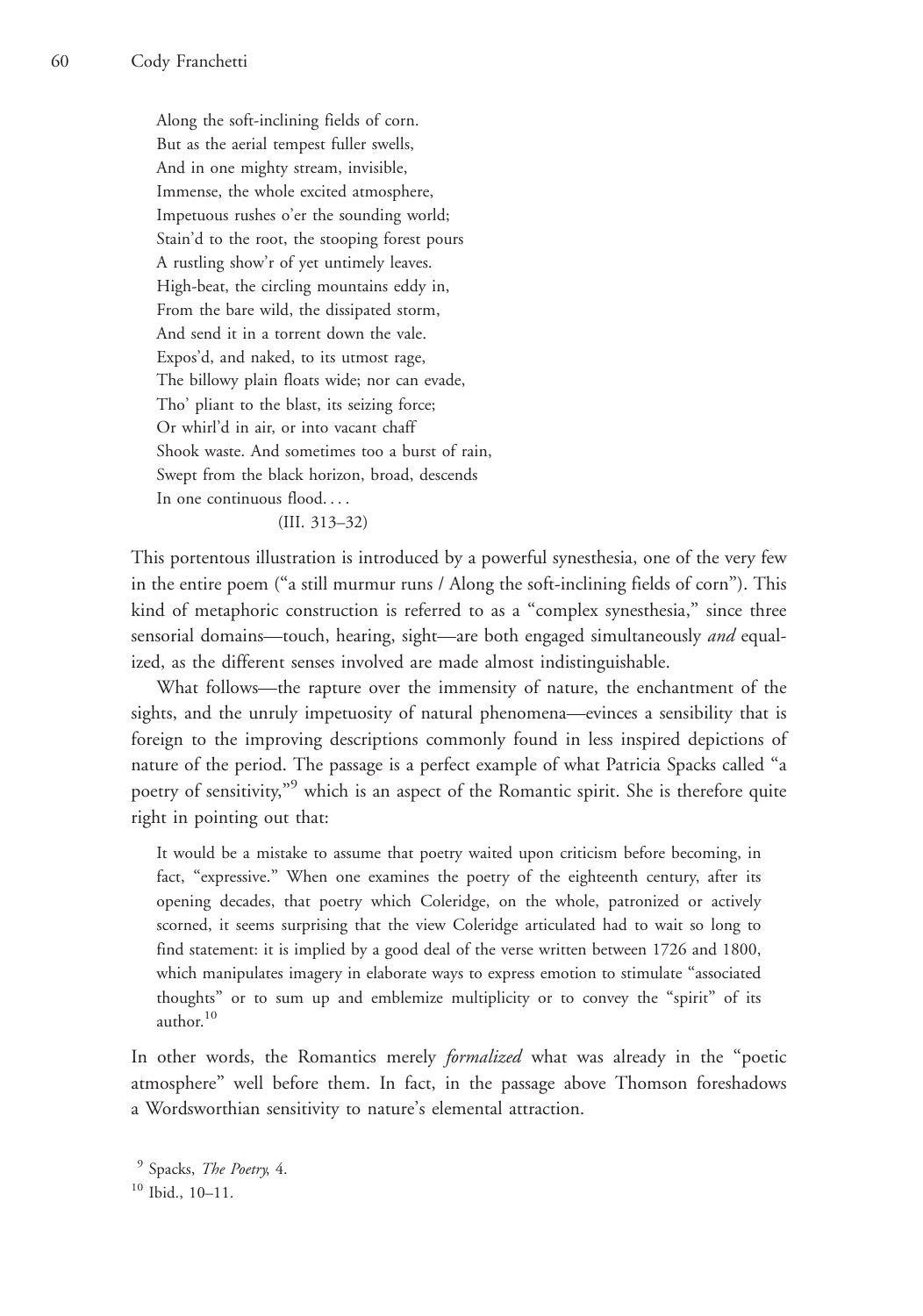There is another modern aspect in Thomson's passage that is of particular interest. The way the storm is depicted above, as well as the overall scenery, follows the precepts of "Of Light and Shade" laid in William Hogarth's Analysis of Beauty (1750), to which Hogarth dedicated an entire chapter of his celebrated treatise.

Thus, as by object growing still fainter, we judge of distances in prospects, so by the decreasing noise of thunder we form the idea of its moving further from us. And, with regard to their similitude in beauty, like as the gradating shade pleases the eye, so the increasing or swelling note, delights the ear.

I have called it in the retiring shade, because by the successive, or continual change in its appearance, it is equally instrumental with converging lines, in shewing how much objects, or any parts of them, retire or recede from the eye ... frequent deceptions happen to the eye on account of deficiencies in this shade: for if the light chances to be so disposed on objects as not to give this shade its true gradating appearance, not only spaces are confounded, but round things appear flat, and flat ones round.<sup>11</sup>

Thomson's autumnal deluge with its play of light and shadow, its almost pictorial blotches of light and dark, so closely adheres to these principles, that it seems to have been conceived after a thorough reading of Hogarth's text, which of course is impossible. This is an indication of Thomson's presaging aesthetic intuition: Hogarth's treatise erupted on both the English and European eighteenth-century aesthetics as a revelation, providing new cues for ideals of beauty that lay ahead. The Analysis of Beauty dismantled old standards of "good taste"—the canons of Classical beauty—and fixed new ones for it. Beauty's attributes were no longer symmetry, regularity, logic, proportion, but rather, the exciting interplay of twisted and straight, strange and normal, hideous and lovely, dysmorphic and eumorphic, and, sometimes, according to Hogarth, beauty even lay in the grotesque. This cardinal text had an enormous influence and its effect can be ascribed to the widest assortment of artists, of all of whom are considered heralds of modernity: In England, from Burke to Swift, to Sterne, to Walpole and Dickens; in Germany, from Lessing to Goethe—and even Rilke, who in his second *Duino Elegy* wrote unambiguously, "Beauty is but the beginning of the horrific"<sup>12</sup>; in France, from Diderot to Baudelaire; and in modern art criticism, from Roger Eliot Fry to Gombrich.

But Thomson's relationship to nature is not at all exemplified by the extract I have been discussing. Ralph Cohen, who argued against Reuben Brower's view of The Seasons' lack of unified vision, thought of Thomson's poem mainly as "a religious didactic poem" <sup>13</sup> and implied a homogeneous treatment of nature: "Thomson's precision, achieved by converting periphrasis to a combination of personification and scientific classification, interpreted nature accurately, scientifically and humanistically..."<sup>14</sup> But Cohen's view of Thomson's consistent description of nature is inaccurate: in a

<sup>&</sup>lt;sup>11</sup> William Hogarth, *The Works of William Hogarth*, vol. 2 (London: Rob Scholey, 1812), 98.

<sup>&</sup>lt;sup>12</sup> [Das Schöne ist nich als das Schrecklichen Anfang].

<sup>&</sup>lt;sup>13</sup> Cohen, The Unfolding, 3.

<sup>&</sup>lt;sup>14</sup> Ibid., p. 229.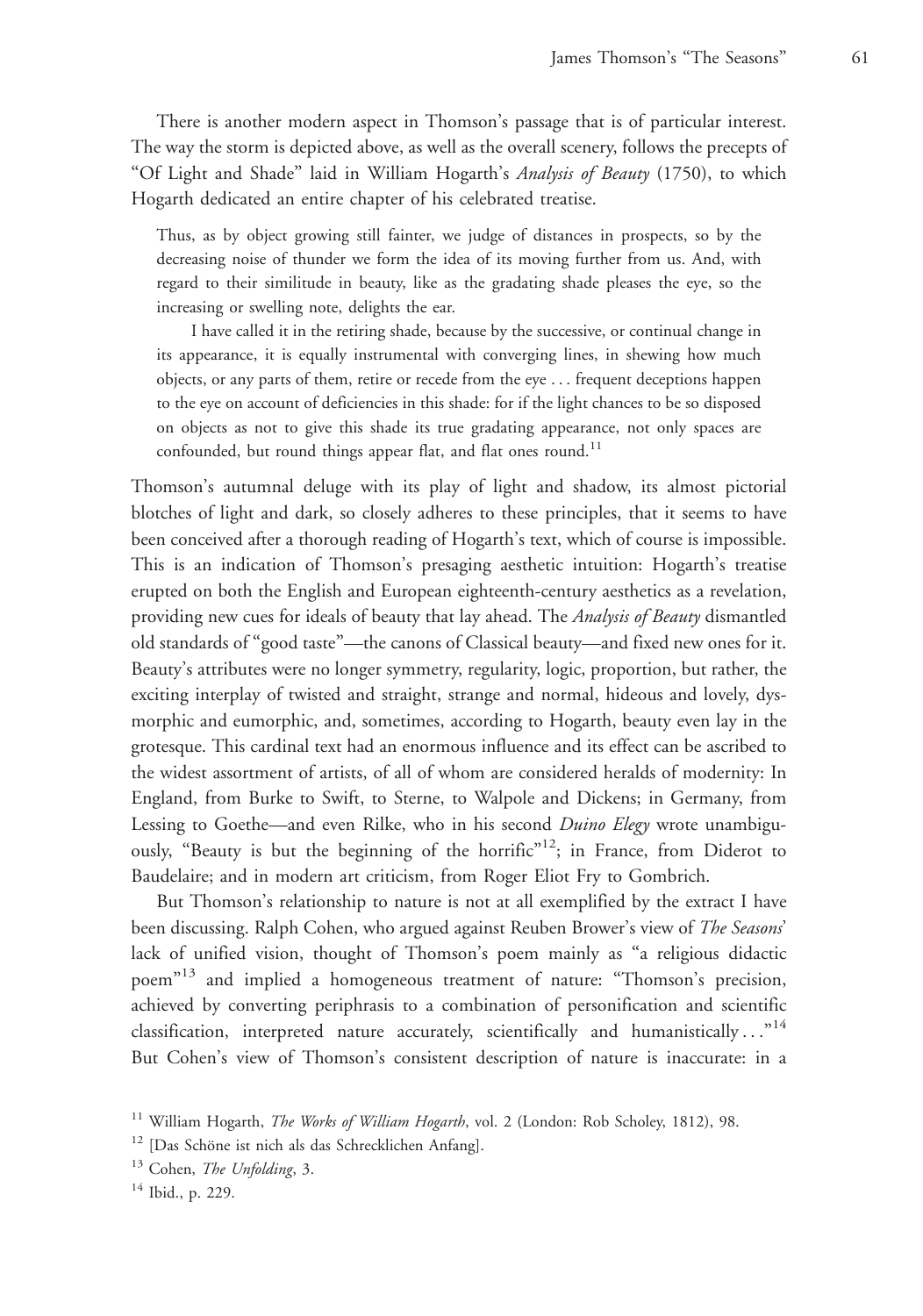later passage, Thomson's description of the harvest does not elevate itself much above commonplace platitudes.

As thus they brighten with exalted juice, Touch'd into flavour by the mingling ray; The rural youth and virgins o'er the field, Each fond for each to cull th' autumnal prime, Exulting rove, and speak the vintage nigh. Then comes the crushing swain; the country floats, And foams unbounded with the mashy flood; That by degrees fermented, and refin'd, Round the rais'd nations pours the cup of joy: The claret smooth, red as the lip we press In sparkling fancy, while we drain the bowl; The mellow-tasted burgundy; and quick, As is the wit it gives, the gay champaign. (III. 692–704)

This hackneyed passage portrays nature's autumnal guise artificially; its affected images ("pour the cup of joy") and mannered descriptions ("red as the lip we press") are prey to a vacuous preciosity ("foams unbounded with the mashy flood"); the picture of the harvest and the excitement it triggers is contrived at best ("In sparkling fancy, while we drain the bowl ... As is the wit it gives, the gay champaign."). Throughout, the passage is plagued by didacticism or abstract descriptivism.

That this stale depiction is preceded by one of the most startling and innovative descriptions of nature in all *The Seasons* is all the more surprising. Just fifty lines above, Thomson engages in a remarkably modern conception of nature when he yearns to surrender to her spell: "In this glad season, while his sweetest beams / The sun sheds equal o'er the meeken'd day; / Oh lose me in the green, delightful walks."<sup>15</sup> His petition "Oh lose me..." is so affecting and startling that there is almost a need for an exclamation mark at its end. And surely, Thomson lavishes a wealth of exclamation marks as his entreaty gains force and becomes more arresting and full of implication at the end of Autumn: "Oh NATURE! all-sufficient! over all! / Inrich me with the knowledge of thy works! / Snatch me to heaven ...". <sup>16</sup> In these verses Thomson's desire for a communion with nature reaches its zenith, as he arrantly renounces the ideals of the Enlightenment, and manifests a burning will for a loss of consciousness through and within nature.

There is an eminent antecedent to this singular wish for the renunciation of consciousness while being engulfed in nature: it is in Andrew Marvell's The Garden.

The mind, that Ocean where each kind Does straight its own resemblance find; Yet it creates, transcending these,

 $15$  (III. 651–53).  $16$  (III. 1350–53).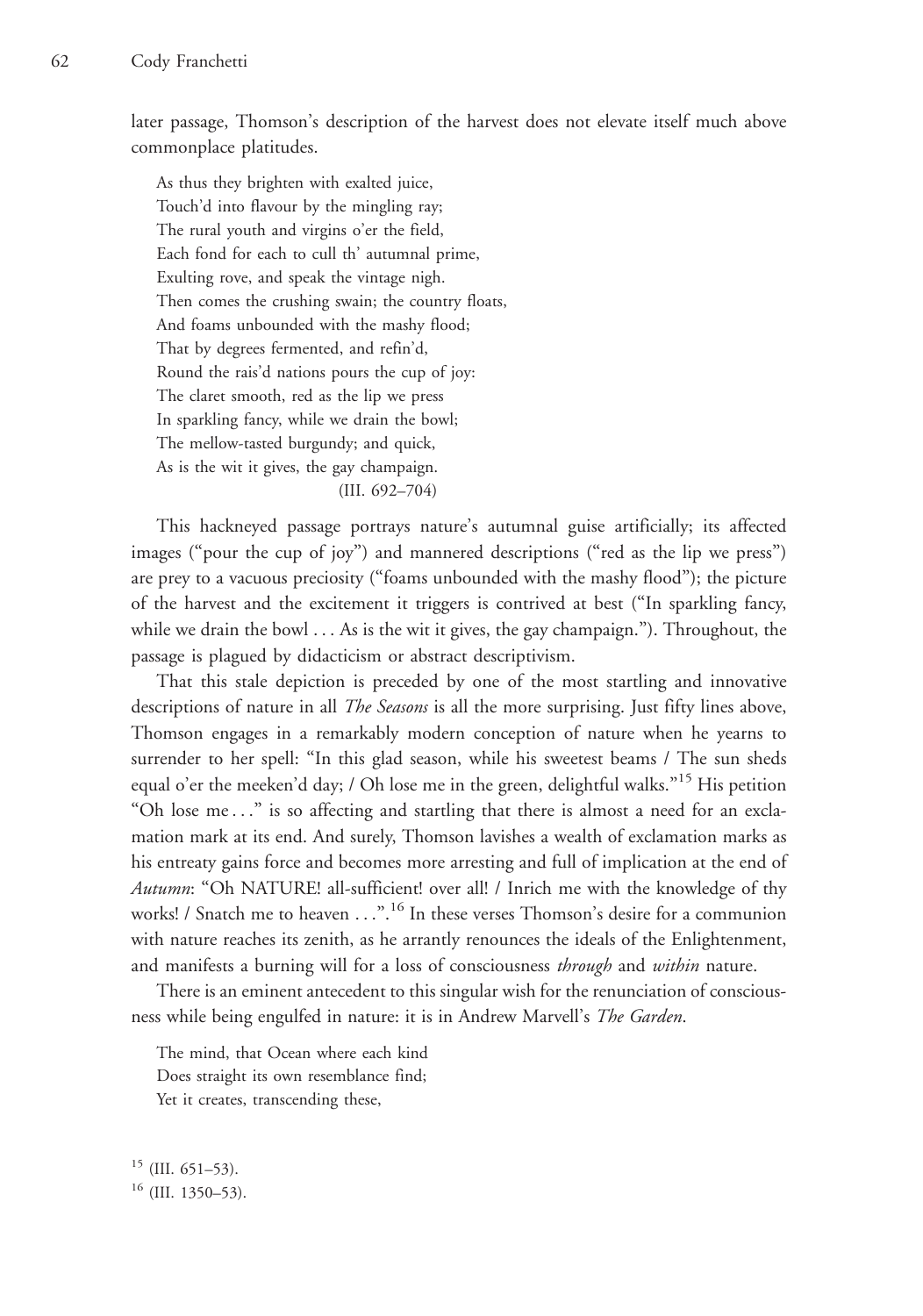Far other worlds, and other seas; Annihilating all that's made To a green thought in a green shade.  $(43 - 48)$ 

Like Thomson's "Oh lose me in the green delightful walks," Marvell, too, insinuates that nature has the power and lure to infuse the desire to lose awareness, and, as Thomson, who also extols reason, Marvell's precedes his yearning for a thought *outside this world*, with a strong, almost Lockean declaration of the powers of consciousness: "The mind, that Ocean where each kind / Does straight its own resemblance find." In a rather Platonic stance, Marvell is saying that our mind finds correspondence of its forms in the physical world. And yet, all rationality is abandoned at the sight of "the natural" instantly and gleefully.

In his brief but foundational treatise on Romantic aesthetics, On Naive and Sentimental in Literature (1795), Friedrich Schiller theorized that ancient, Classical literature was "naïve" in that it was spontaneous, because man lived in nature, in singular unity with it, and there was no scission between human life and the natural world. With the advent of the "modern" age, as man detached himself from nature and any harmony with it vanished, "the sentimental" surfaced in literature and poetry: man now aspired to that lost perfection, when his life and the natural were unintelligible. The aspiration for an irretrievable fullness, according to Schiller, is "the sentimental," or, the emergence of modernity.<sup>17</sup> This insightful concept of the changing poetic ethos through the eighteenth century is, I think, an idea that is valid for all European literature. Thus, a trajectory of the Schillerian "sentimental" sensibility may be traced in English literature from Marvell to Wordsworth—Marvell representing the emergence of this yearning for a lost communion with nature; Thomson being an important station, perfectly articulated by in Spack's formula of "poetry of sensitivity"; and Wordsworth, an obvious point of arrival:

The world is too much with us; late and soon Getting and spending, we lay waste our powers: Little we see in Nature that is ours ... For this, for everything, we are out of tune; It moves us not.—Great God! I'd rather be A Pagan suckled in a creed outworn; So might I, standing on this pleasant lea, Have sight of Proteus rising from the sea; Or hear old Triton blow his wreathed horn.<sup>18</sup>

Wordsworth's disenchantment with the world—a world that has lost any contact with nature—and his longing for a communion with nature, now consigned to oblivion and

<sup>&</sup>lt;sup>17</sup> See Friedrich Schiller, On the Naive and Sentimental in Literature (Manchester: Carcanet Press, 1983). <sup>18</sup> Untitled poem written in 1807 by William Wordsworth, The Collected Poems of William Wordsworth (London: Wordsworth Editions, 1994), 307.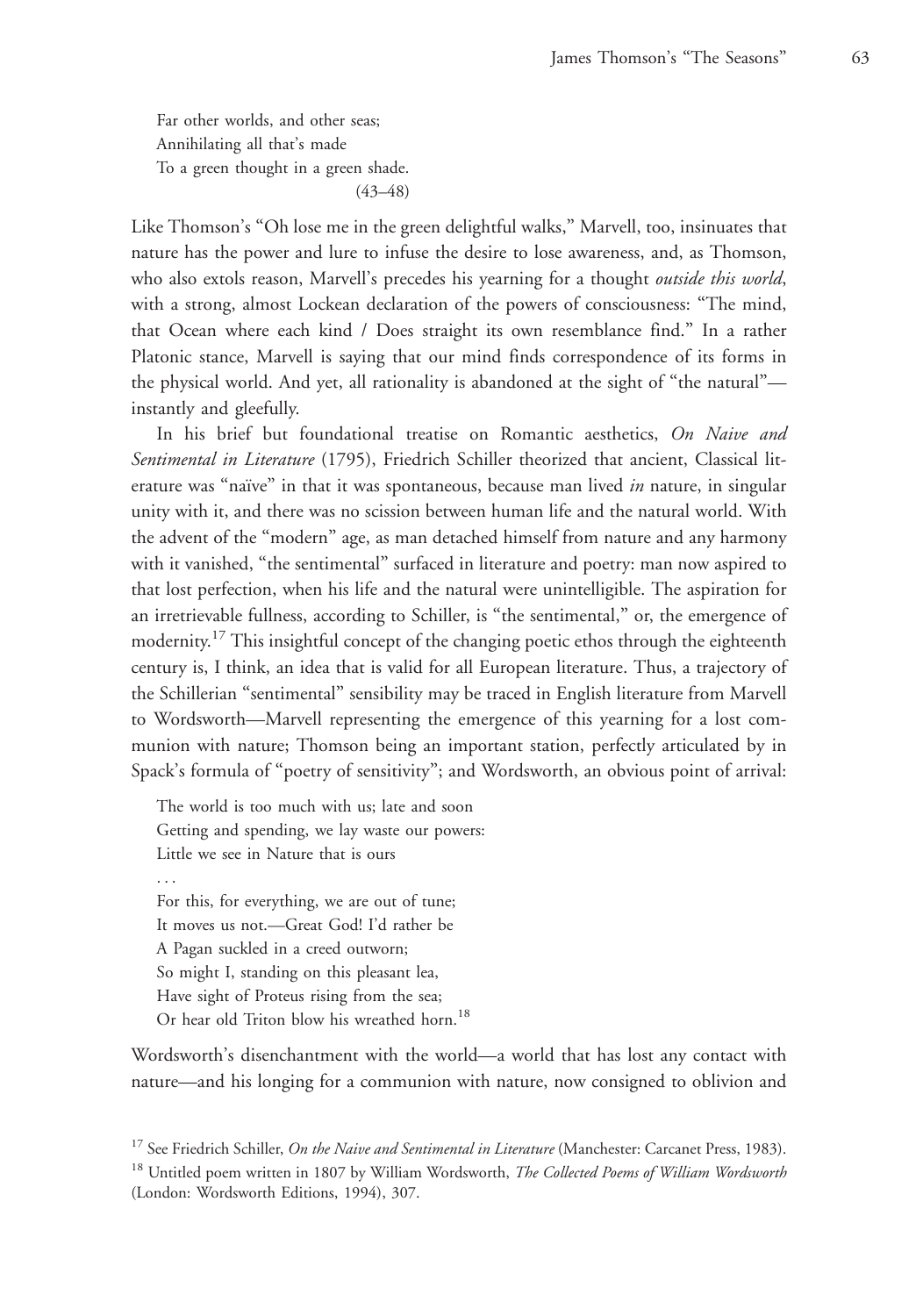therefore impossible, make his verses an archetypal example of Schiller's idea of "the sentimental" in all it entails, all it represents, and everything it is a result of.

# Haydn's "The Seasons"

Lastly, I should like to look at Haydn's great oratorio *The Seasons*, which is based on Thomson's poem, for the merits of the music are also in part, as we shall see, what have often been misunderstood as defects in Thomson's *The Seasons*. Robbins Landon, the compiler of Haydn's preeminent biography, a monument of scholarly work in five volumes, which contains a massive amount of evidence well beyond the realm of Haydn's life and music, gives clear evidence of *The Seasons*' enduring success: "Thomson's poem was, particularly in the 1790's, enjoying not only continuous but if anything an increased popularity: during Haydn's years in England, several handsomely illustrated editions of The Seasons were issued: two came out in 1793, another one (with illustrations by Conrad Metz) in 1794, and in 1797 after Haydn had left England for the last time, Francesco Bartolozzi engraved the illustrations, after designs by William Hamilton for an ambitious luxury folio edition. Even Henry Fuseli could not resist the poem and provided two plates for the 1797 edition."<sup>19</sup> The idea to adapt Thomson's poem into a libretto for an oratorio came to Baron Gottfried van Swieten, who had also written the libretto for Haydn's other great and better known oratorio, The Creation, which had premiered in 1798. Van Swieten was an active patron of the musical arts in Vienna; he had championed Mozart twenty years earlier when the composer had permanently settled there in late 1781. Van Swieten had freely adapted parts of the Book of Genesis for the libretto of The Creation; and after its resounding success, Swieten looked for another subject to tempt Haydn to write another oratorio. The Seasons, which as we've seen was held in high regard, was chosen quite rightly according to Landon because "there is a strong feeling of deism in the poem, and this aspect probably appealed to Gottfried van Swieten, whose choice of the subject for Haydn's music was, however, motivated rather by the descriptions of nature which, the Baron no doubt rightly considered, would fire the composer's imagination."20

And fire it did: *The Seasons* is one of the greatest oratorios of the eighteenth century, and stands along with Haydn's own *The Creation*, Händel's *Messiah*, and other masterworks of the genre. In fact, it is ironic that later, after the mid-nineteenth century, Thomson's name would be remembered by virtue of Haydn's oratorio. But those whose only exposure to Thomson was through Swieten's adaptation have a experienced a grossly depreciated version: Swieten's libretto was much criticized for being simplistic and deficient; furthermore, his libretto was written in German, which he then retranslated into English for the performances in England; but Swieten's knowledge of English was "not up to the task, and both the French and English translations are very

<sup>&</sup>lt;sup>19</sup> Howard Chandler Robbins Landon, *Haydn: Chronicle and Works*, vol. 5 (Bloomington: Indiana University Press, 1977), 93.

<sup>20</sup> Ibid., 94.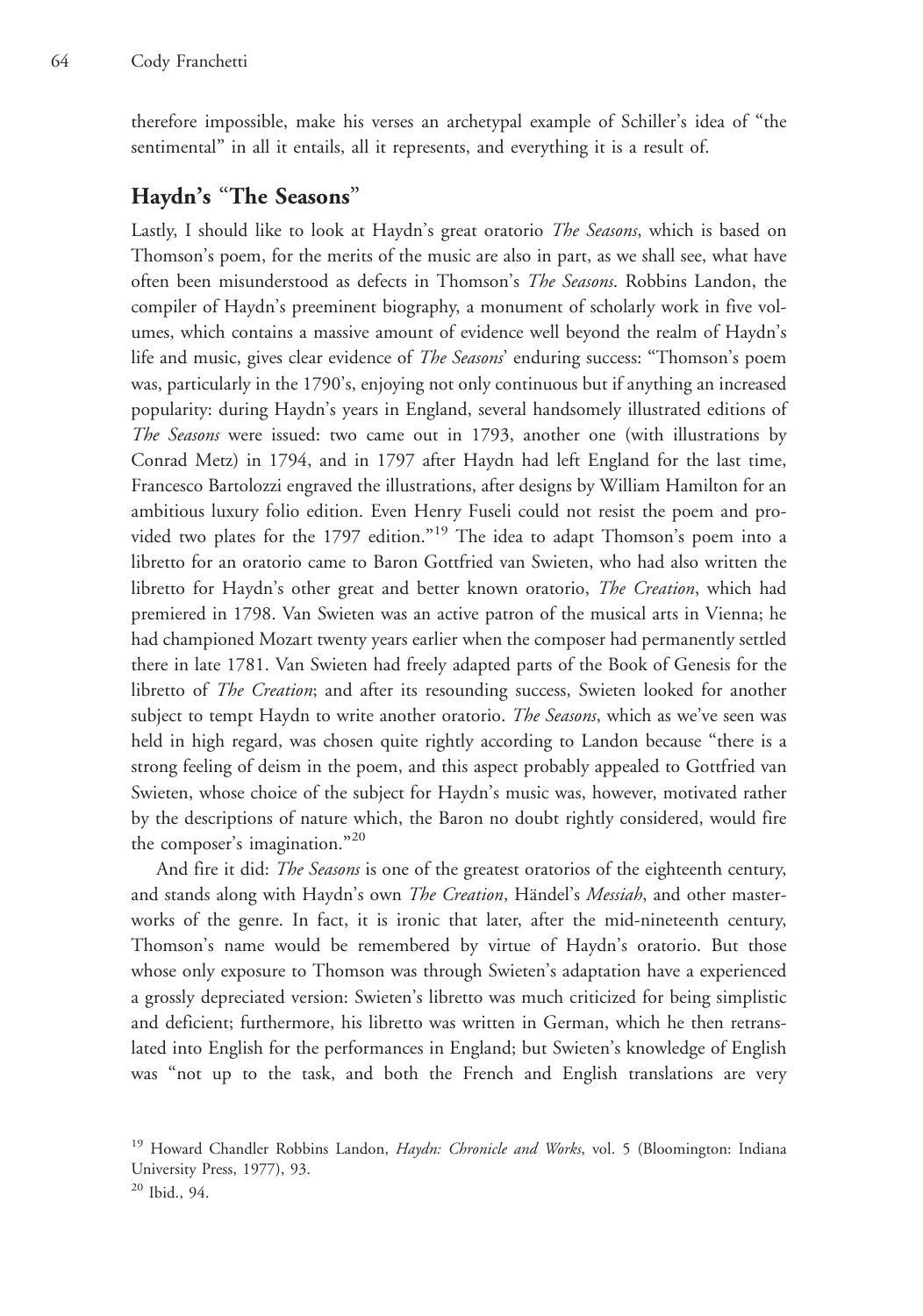unhappy." <sup>21</sup> Surely, a retranslation from the original to another language and back would eliminate much of the bloom of any work: if the German version alone was deficient, a translation into English based on Swieten's version could only have had an exiguous outcome at best. Nevertheless, Swieten's first adaptation accomplished its demands, since it did indeed "fire" Haydn's imagination.

The oratorio was first performed at Prince von Schwarzenberg's palace on April 24, 1801 for a select but mixed audience, but it was soon performed all over Europe. The contemporary reviews are extremely interesting, for even in van Swieten's shorn adaptation they successfully perceived the heterogeneous treatment of the subject and found it a source of value: the review of the first performance of Haydn's The Seasons outside the Austrian empire shows this unequivocally. The Allgemeine Musikalische Zeitung, the foremost musical publication in Germany in the nineteenth century,  $2^2$ reviewed the performance in Leipzig in November 1801 as follows:

The effect of the work on a large, mixed audience *must* be very lively, if only because of he inexhaustible richness and exceptional variety of the content and its treatment, which in itself reaches extremes, and though which every listener, however educated (in music) he may or may not be, receives something dear to him.<sup>23</sup>

Later, in the same review, the libretto and its effect on the music—and therefore on the greater artistic value—is assessed with considerable acumen.

The composer had obviously had less of a share in the jesting than did the writer of the text, who gave the tools out of which the former fashioned the music. The whole plan is mistaken: peasants sing<sup>24</sup> the most sublime and the most ridiculous, rise to lyrical heights and sink to platitudinous depths, and so forth. ... It may be, all the same, that the intellect, and with it the inseparable and, in many of life's situations, dangerous partner, the *pure taste*, may object seriously to certain passages.

It may be that one damns the treatment of the text, especially in the recitatives, and altogether protest against the whole undertaking in which things are described that actually cannot be described: nevertheless the work has, and will continue to have, incomparable beauties, wonderfully and grandly produced passages and tone-paintings; true artistic diligence, especially in the choruses, which manifests itself at the same time in an entirely new accompaniment. Because of all of this, the work will be distinguished for all time. The music in *The Seasons* pushes to the last degree that which belongs in the realm of the pictorial by using the associations of ideas.<sup>25</sup>

The review is long and detailed; but the two selections from it are enough to show that the "contradiction in nature" in Thomson's poem was discussed, and, the first part observed that the heterogeneous treatment, just as this essay has sought to demonstrate,

 $^{23}$  Landon, Haydn, 185.

<sup>24</sup> Swieten's libretto employed for dramatic purpose peasants as main characters, who speak (sing) Thomson's descriptions.

<sup>25</sup> Ibid., 186.

 $21$  Ibid., 95.

<sup>&</sup>lt;sup>22</sup> Among its contributors were Schumann, Liszt, E. T. A. Hoffmann, and Hanslick.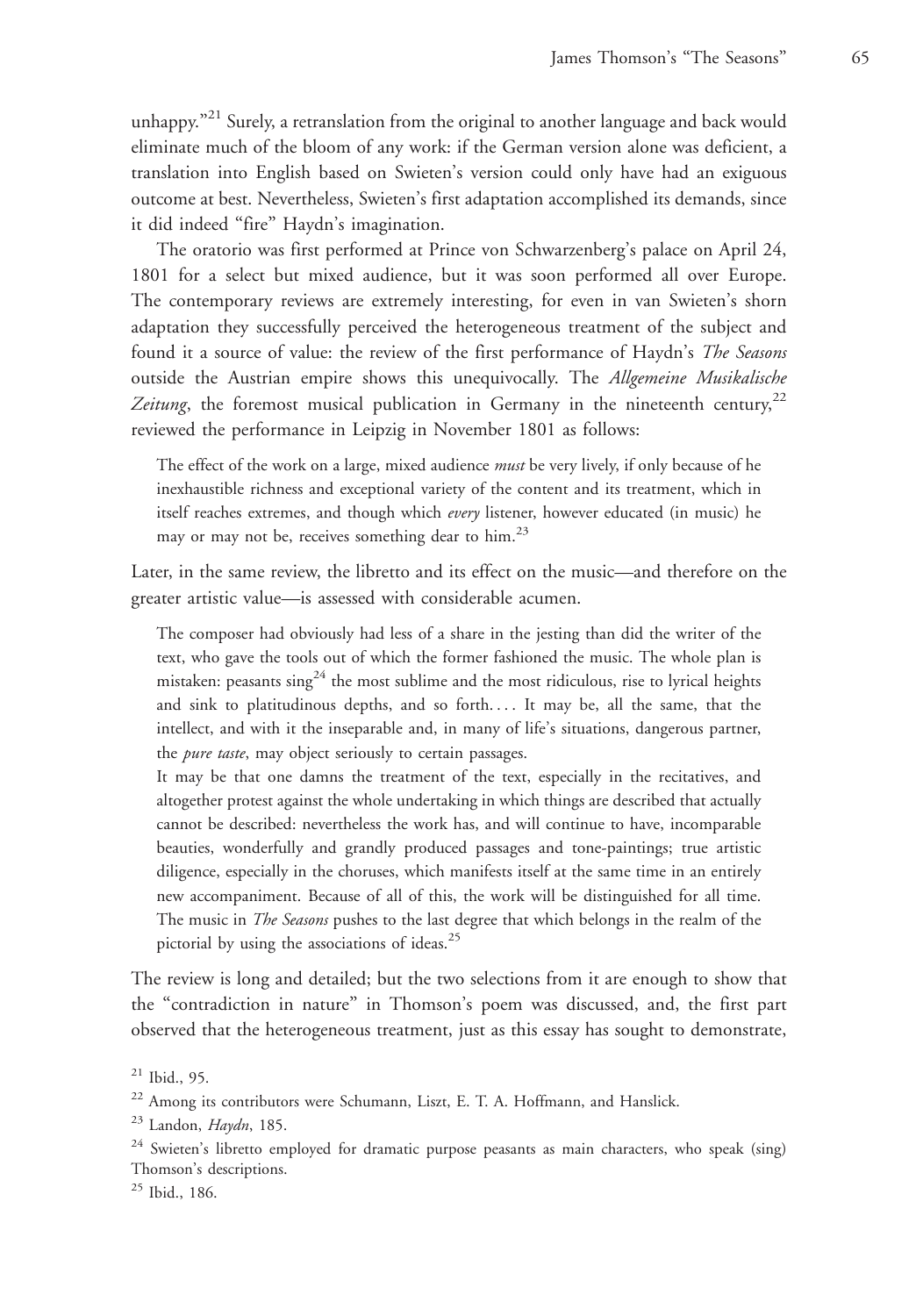was not a failing. There is in fact a fascinating similarity between the contemporary reviews of Haydn's *The Seasons* and the criticisms raised by recent literary critics about Thomson, except that what our modern critics saw as deficiencies, the first reviewers of the oratorio saw as virtues.

Granted, the review refers to Swieten's libretto, which we have determined to be but a pale rendition of the original, and as such, it may be countered that there is no relation between Thomson and Haydn: to show that that is not so, I should like to relate an anecdote.

At the end of the eighteenth century, Johann Wolfgang von Goethe saw a representation of Christopher Marlowe's *Doctor Faustus* in a puppet theatre in Germany. The legend of Faust had been dramatized by the great English playwright for the first time in 1592<sup>26</sup> Marlowe's dramatization had been preserved in Germany and it had permeated popular consciousness (the story of the scholar's pact with the devil, was, after all, an ancient German legend). What Goethe saw was merely a crude, vulgar rendering of Marlowe's play. Nevertheless, Goethe, through the artistic and hermeneutical gaze which is so inscrutable as can only be fitly called preternatural—sensed the greatness that lay within that base residuum, re-cast the legend in his own terms, and broadened its metaphysical resonance. This fascinating, magical ability of artistic thought to travel through a frayed guise is, I think, what enables Haydn's *The Seasons* to share similarities with Thomson's own *The Seasons* even via the poor transposition of van Swieten.

### A Contradiction in Nature

I have sought to examine *The Seasons*' uneven treatment of nature and to show the implications that its contradicting stance evinces. We have seen that if Thomson's disparate depictions of nature might be problematic from a formal point of view, they are, from the point of view of content, extremely fecund: firstly, they evince an aesthetic shift that had already started well before 1730, and that was to continue progressively until the Romantic age—the abandonment of rationality, that cardinal preoccupation of the enlightenment and the ideal that it was the paramount faculty of man; secondly, in the descriptions where Thomson displays an unusual, susceptible sensibility for natural phenomena, as well as the desire to escape a world where man is too distant from nature, thus prefiguring Schiller's concept of "the sentimental," Thomson has enduring moments of evident proto-Romantic flavor (*The Seasons* in this respect, may be seen as the midpoint in the arc of changing disposition of the spirit from "cogito ergo sum" to "cogito ergo sentio"); thirdly, by manifesting trends and tendencies that other, more established harbingers of Romanticism, such as Hogarth and Wordsworth, were to develop further in the following decades, Thomson should be reassessed—historically—as being indefeasibly beyond a mere exponent of English Augustan poetry.

<sup>&</sup>lt;sup>26</sup> The exact date of its writing is unknown: the play was registered in 1592 into the Stationers' Register and first published in 1604, eleven years after Marlowe's death; as many as 25 performances are known to have been staged between 1594 and 1597.